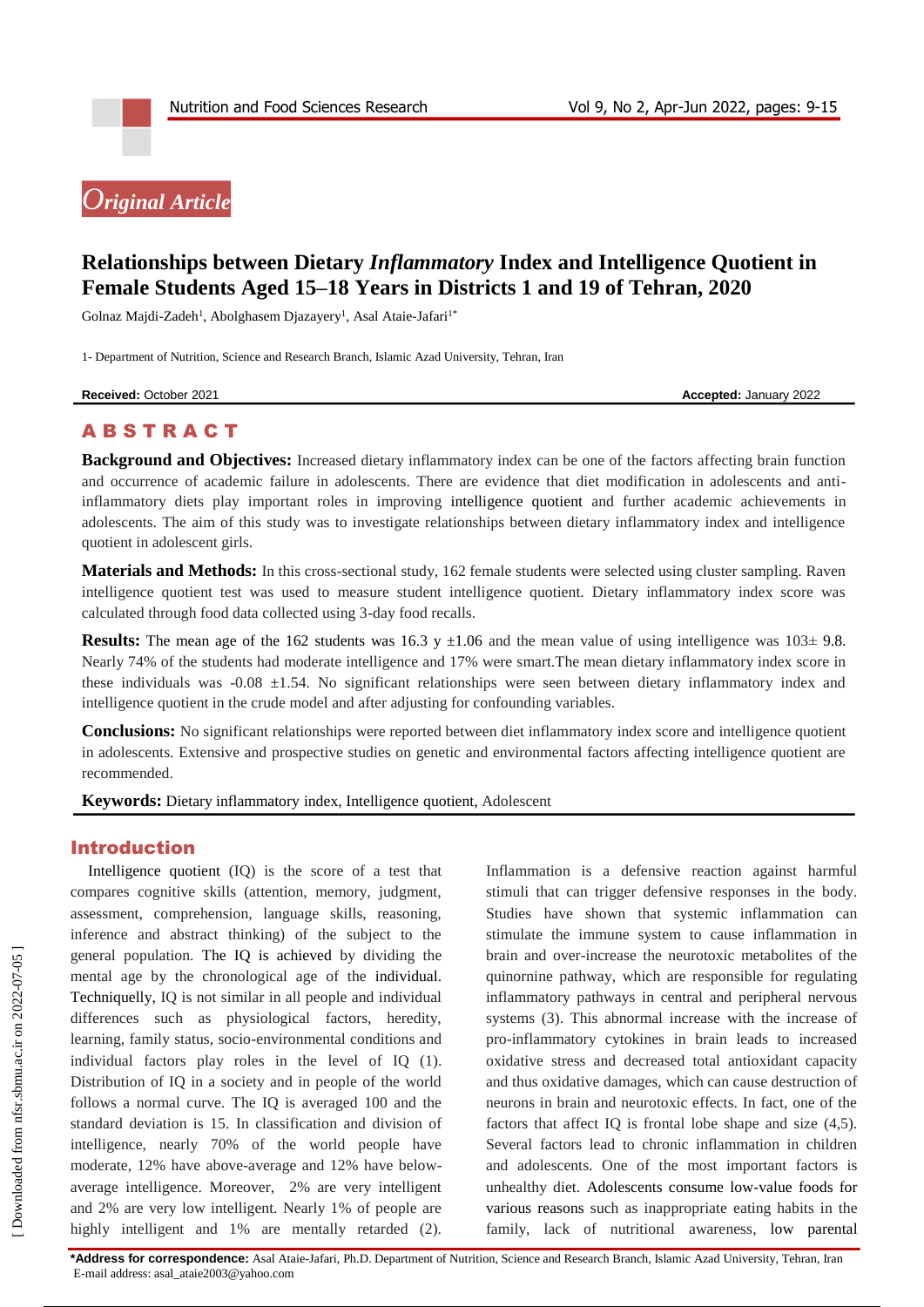supervision, high influence from peers and lack of healthy foods in school cafeterias. Consumption of these low-value foods such as fast foods, fried foods, red meats, refined grains, sweets and snacks can lead to increased inflammation in the body (6). Several studies verified relationships between the serum markers of inflammation such as IL-6, CRP, IL-10 and TNF- $\alpha$  and IQ in children, adults and eldery people  $(7-11)$ . Studies on relationships between systemic inflammation and nutritional factors have shown that dietary inflammatory index (DII) reflects inflammatory potential of the diet. Studies have shown that use of anti-inflammatory diets such as fruits, vegetables, fish, omega-3 and fibers can decrease systemic inflammation by modulating preinflammatory cytokines (12,13). In two studies, significant relationships between increased DII and decreased cognitive function in adults were shown (14,15). Use of inflammatory diets can include devastating effects on individual cognitive functions. Evidence suggest that diet modification in adolescents play important roles in improving brain functions, increasing IQ and ultimately increasing their learning and academic achievement, as well as decreasing occurrence of agelinked cognitive disorders such as Alzheimer's disease in middle age (16,17). Since no studies have been carried out on relationships between DII and IQ in adolescents, the aim of the present study was to investigatethese relationships in female adolescent students.

## Materials and Methods

The present study was a cross-sectional descriptiveanalytical study carried out on 162 female students (81 students from District 1 and 81 students from District 19), Tehran, Iran, using random cluster sampling. Since socioeconomic differences could be considered as a background variable in this study, District 1 as a northern rich area and District 19 as a poor southern area were studied. Due to the limitations of the present study, availability of non-governmental schools in District 1 and availability of only public secondary schools in District 19, two private high schools and one state secondary school from District 1 and two governmental high school and one secondary school from District 19 were selected and a total of six schools entered the study after receiving necessary permissions and approvals from the Ministry oF Education, Iran. Due to the known number of the study population, Cochran-Morgan formula was used for sampling with 90% quantile calculation and a total of 162 students were randomly selected from Grade 9 of the high school and Grades 10, 11 and 12 of secondary school. Due to the prevalence of Covid-19 and school closures, the study was described for the students online and informed consent forms were sent to the students, which must be completed by the parents and the students. Then, students who completed their forms and needed criteria were included in the study and asked for their socioeconomic status, physical activity, weight, height and food intake. Inclusion criteria were an age range of 15–18 years, willingness to participate in the study, no acute or chronic diseases such as diabetes and liver or kidney diseases or problems that could occured during pregnancy/infancy affecting student IQ such as maternal smoking, thyroid dysfunction in mothers and students, no special diets for any reasons (e.g. weight loss and vegetarian diets) and no prescribed medicines and supplements. The study was approved by the Research Ethics Committee of the Faculty of Medical Sciences, Science and Research Branch (ethical codeIR.IAU.SRB.REC.1399.007).

#### **Anthropometric measurements**

Due to the limitations caused by Covid-19 and school closures, it was not possible to measure height and weight of the students in person. Therefore, student weight and height were asked online. Body mass index (BMI) wascalculated by dividing weight in kilogram by height in square meter. Students with BMI for age of the World Health Organization (WHO) were classified into very thin (Z-score  $\langle -3 \rangle$ , lean (Z-score  $\langle -2 \rangle$ , normal weight (-2  $\langle$  Zscore < 1), weight gain  $(1 < Z$ -score < 2) and obese  $(2 > Z$ score) groups. Based on the height chart for age of WHO, students were divided into groups of severe short stature  $(Z-score < -3)$ , short stature  $(-3 < Z-score < -2)$ , normal height  $(-2 < Z$ -score  $< 3$ ) and tall height  $(Z$ -score  $> 2)$  (18).

#### **Assessment of dietary intake**

The 24-h food recall questionnaires were validated by the Nutrition Methodology Working Group (19). Data of student food intakes were collected online using 24-h food recall questionnaires within three consecuent days (two week days and one weekend). Students were recommended to ask their mothers about the components and quantities of foods they ate. Quantities of foods were converted to grams using home scale guide. Foods were coded according to the instructions of Nutritionist-IV Program. Codes were entered N4 Software and analyzed. Thus, values of energy intake, nutrients and share of carbohydrates, protein and fats in the energy supply were calculated.

#### **Calculation of dietary inflammatory index**

The DII was actually a scoring algorithm based on an extensive review of the literature (1950–2010) that links 1943 articles to food parameters, including various macronutrients and micronutrients. Each food parameter was scored according to whether it increased  $(+1)$ , decreased (-1) or included no effects (0) on the six inflammatory indices of IL-1β, IL-4, IL-10, IL-6, Creactive protein (CRP) and tumor necrosis factor-alpha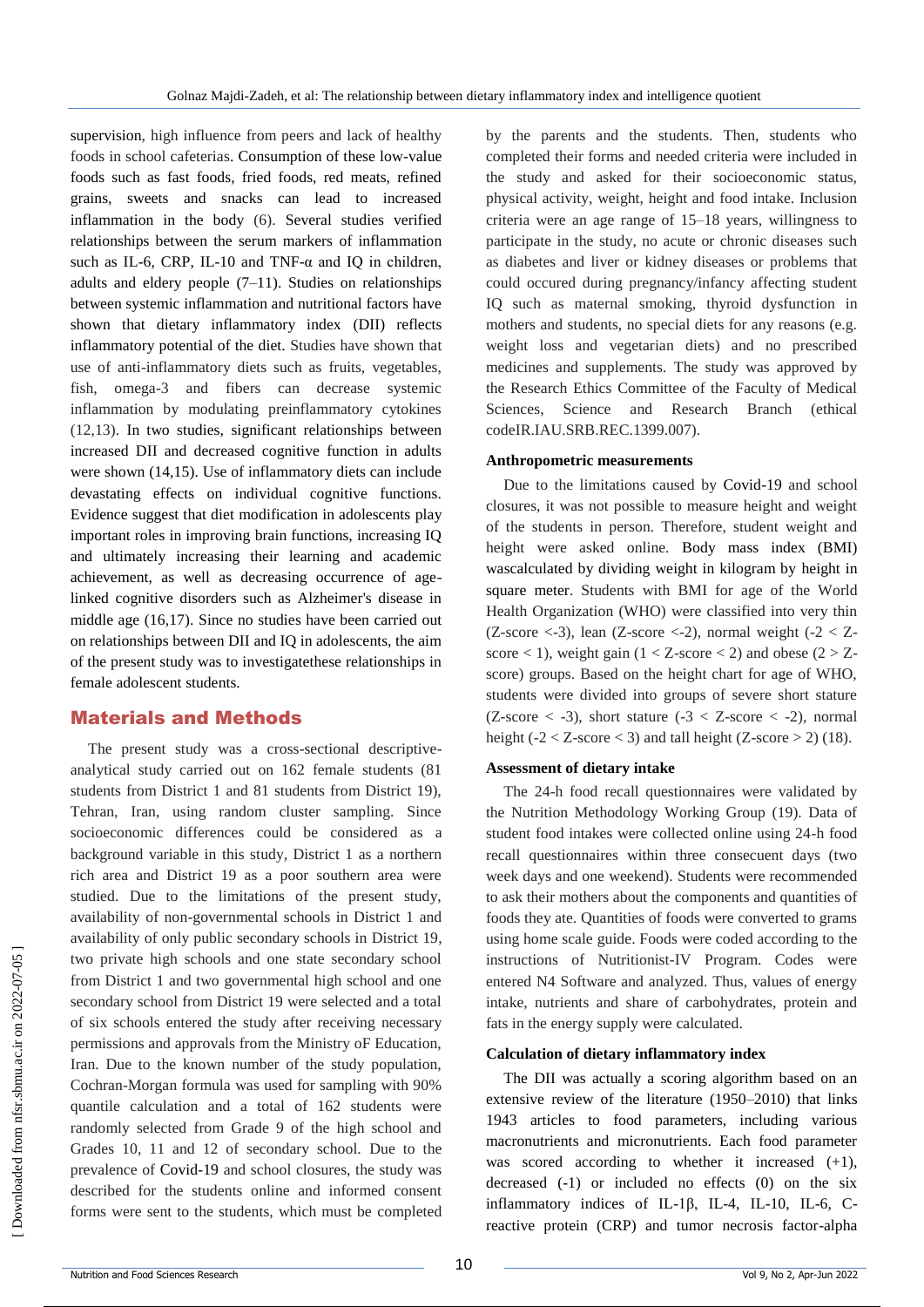(TNF- $\alpha$ ). The DII was calculated based on the intake of 45 nutritional parameters, which inflammatory score, mean and SD of the global intake were calculated. In DII score calculation process, intakes of each of 45 food parameters were first achieved from the 24-h food reminders. Then, values of each variable were subtracted from the corresponding mean global intakes and divided by the global SD to achieve Z-scores. To minimize effects of right skewness, Z-scores were converted to a portion (value 0 to 1) and centered by multiplying by 2 and subtracting 1. Then, numbers for each food parameter were multiplied by the corresponding inflammatory scores and inflammation scores of all food parameters were summed to achieve the total inflammatory scores for each person. Higher (more positive) DII scores indicated more pro-inflammatory diet and lower scores represented anti-inflammatory diets. The theoretical minimum of the DII score was -8.87, while the maximum score was  $+7.98$  (20). In the present study, 35 dietary parameters [energy intake, protein, total fat, fiber, saturated fatty acid (SFA), mono-unsaturated fatty acid (MUFA), poly-unsaturated fatty acid (PUFA), trans fatty acids, Omega 3, omega 6, cholesterol, carbohydrates, caffeine, vitamin A, beta-carotene, thiamine, riboflavin, niacin, vitamin B6, folate, vitamin B12, vitamin C, vitamin D, iron, zinc, vitamin E, magnesium, selenium, green, black tea , garlic, onion, pepper, turmeric, ginger and saffron] were used to calculate DII.

#### **Assessment of intelligence quotient**

Raven progressive matrix test is a non-verbal intelligence test developed by Raven in the UK to measure Spearman's general factor (g) and is used to measure the intelligence of individuals with moderate and aboveaverage mental abilities (11 years to adulthood) (21). Cronbach's alpha coefficient of this questionnaire was 0.82, which revealed appropriate validity of this questionnaire (22). Based on this test, scores between 90 and 110 were reported as average, 110 to 120 as smart, 120 to 127 as very smart and those above 127 as excellent intelligence (21).

#### **Assessment of other variables**

General information questionnaires were used to assess students' age, level of education and occupation as well as their parents' economic status. Data of the students' physical activity were collected using international physical activity questionnaire (IPAQ) (23). Economic statuses were assessed using number of items they possessed (personal homes, personal cars, washing machines, large color flat-

screen TVs, dishwashers, freezers or twin freezers, handwoven carpets, computers and microwaves). Possessing  $\leq 3$ of these items was reported as poor economic status, having 4 to 6 items was reported as moderate economic status and having 7 to 9 was recorded as good economic status.

#### **Statistical Assessment**

SPSS Software v.24 (IBM Corporation, Armonk, NY, USA) was used for data analysis and  $p$ -value  $< 0.05$  was considered statistically significant. Kolmogorov-Smirnov test was used to assess normality of the distribution of variables. The mean standard deviation was used to describe quantitative variables, and the frequency report was used to describe qualitative variables. To compare quantitative variables between the two groups of students in Districts 1 and 19, independent t-test was used. To compare qualitative variables in the two districts, Chisquare test was used. To investigate relationships between IQ and DII, linear regression was used in crude form and after adjustment for confounding variables.

#### Results

In this study, the mean value of IQ was  $103 \pm 9.8$ . A total of 74% of the students had moderate intelligence and 17% were smart. The mean DII score in these individuals was - 0.08 ±1.54. Table 1 shows IQ scorse, demographic characteristics and economic statuses of the students in Districts 1 and 19 within inflammatory index tertiles. No significant relationships were seen between the highlighted variables and DII  $(p < 0.05)$ . In Table 2, components of DII are presented based on DII tertiles in Districts 1 and 19. With increasing DII score, consumption of SFA and total fat significantly increased ( $p < 0.01$ ) and consumption of energy, carbohydrates, protein, vitamin B6, thiamine, riboflavin, folic acid, magnesium, zinc, selenium, fibrin, green/black tea, caffeine, beta-carotene, iron, omega-3 and omega-6 fatty acids, vitamins A, C and E, PUFA and MUFA decreased ( $p < 0.05$ ). Relationships between IQ scores and DII tertiles in Districts 1 and 19 are shown in Table 3. The first tertile was used as reference. In crude model, no significant relationships were seen between IQ and DII. After adjusting for age, education level, parents' job and economic status in Model 1 and further adjustment for BMI for age and physical activity in Model 2, no associations were detected (data are not shown in the table).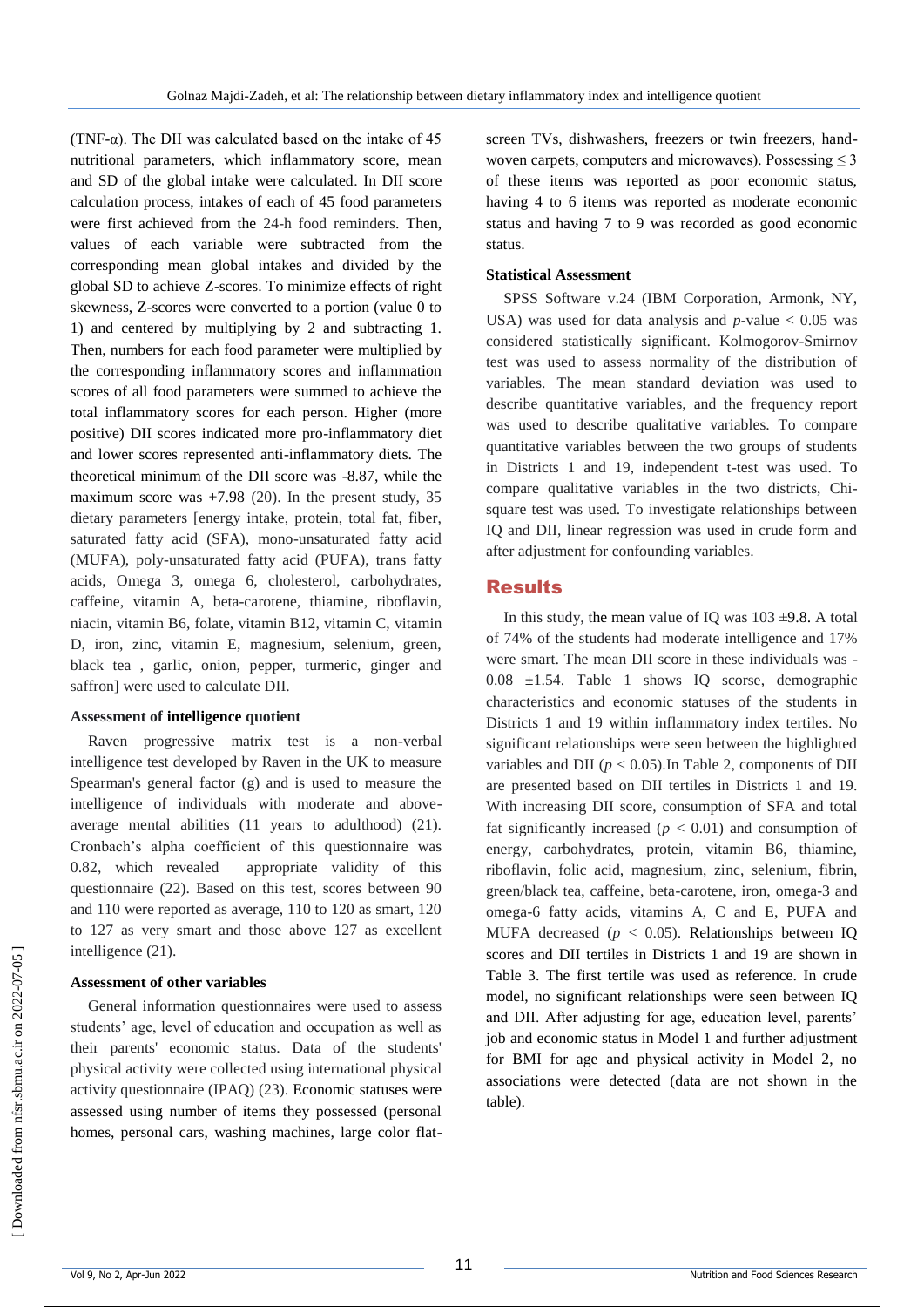| The whole population      |             |                    |                     |                   |                  |       |  |
|---------------------------|-------------|--------------------|---------------------|-------------------|------------------|-------|--|
|                           |             | Tertile1           | Tetile <sub>2</sub> | Tertile3          | Total            | $p *$ |  |
|                           |             | $(3.68 - (-0.81))$ | $(-0.82 - 0.65)$    | $(0.66 - 3.61)$   | $n=162$          |       |  |
|                           |             | $n = 54$           | $n = 54$            | $n = 54$          |                  |       |  |
| IQ                        |             | $103.54 \pm 8.8$   | $102.44 \pm 10.6$   | $103.04 \pm 10.1$ | $103.67 \pm 9.8$ | 0.39  |  |
| age                       |             | $16.4 \pm 1.02$    | $16.1 \pm 1.08$     | $16.4 \pm 1.09$   | $16.3 \pm 1.06$  | 0.42  |  |
| weight                    |             | $62.7 \pm 11.2$    | $63 \pm 10.5$       | $60.9 \pm 12.8$   | $62.2 \pm 11$    | 0.06  |  |
| height                    |             | $1.63 \pm 0.05$    | $1.62 \pm 0.05$     | $1.62 \pm 0.05$   | $1.62 \pm 0.05$  | 0.74  |  |
| <b>BMI</b>                |             | $23.4 \pm 3.6$     | $22.8 \pm 4.04$     | $23.8 \pm 3.7$    | $23.3 \pm 3.8$   | 0.41  |  |
| <b>BMI</b> status for age |             |                    |                     |                   |                  |       |  |
|                           | thin        | 5(3.9)             | 2(3.7)              | 4(4.7)            | 11(6.8)          |       |  |
|                           | normal      | 33(1.61)           | 31(57.4)            | 37(68.4)          | 101(62)          | 0.62  |  |
|                           | obese       | 1(1.9)             | 5(3.9)              | 5(3.9)            | 11(6.8)          |       |  |
| height staus for age      |             |                    |                     |                   |                  |       |  |
|                           | short       | 1(1.9)             | 2(3.7)              | 0(0)              | 3(1.9)           |       |  |
|                           | normal      | 53(98.1)           | 52(96.3)            | 54(100)           | 159(98.1)        | 0.36  |  |
| physical activity         |             |                    |                     |                   |                  |       |  |
|                           | intense     | 4(7.4)             | 2(3.7)              | 0(0)              | 6(3.7)           |       |  |
|                           | moderate    | 8(14.8)            | 9(16.7)             | 12(22.2)          | 29(17.9)         | 0.44  |  |
|                           | low         | 42(77.8)           | 43(79.6)            | 42(77.8)          | 127(78)          |       |  |
| mother's education        |             |                    |                     |                   |                  |       |  |
|                           | highschool  | 8(14.8)            | 13(24.1)            | 12(22.2)          | 33 (20.4)        |       |  |
|                           | Diploma     | 12(22.2)           | 19(35.2)            | 16(29.6)          | 47(29)           |       |  |
|                           | Bachelor    | 24(44.4)           | 17(31.5)            | 17(31.5)          | 58(35.8)         | 0.56  |  |
|                           | Master      | 7(13)              | 3(5.6)              | 7(13)             | 17(10.5)         |       |  |
|                           | PhD         | 3(5.6)             | 2(3.7)              | 2(3.7)            | 7(4.3)           |       |  |
| father's education        |             |                    |                     |                   |                  |       |  |
|                           | highschool  | 10(18.5)           | 16(29.6)            | 7(13)             | 33(20.4)         |       |  |
|                           | Diploma     | 6(11.1)            | 10(18.5)            | 10(18.5)          | 26(16)           |       |  |
|                           | Bachelor    | 27(50)             | 20(37)              | 26(48.1)          | 73(45.1)         | 0.47  |  |
|                           | Master      | 7(13)              | 6(11.1)             | 6(11.1)           | 19(11.7)         |       |  |
|                           | PhD         | 4(7.4)             | 2(3.7)              | 5(9.3)            | 11(6.8)          |       |  |
| mother's job              |             |                    |                     |                   |                  |       |  |
|                           | Doctor      | 3(5.6)             | 2(3.7)              | 1(1.9)            | 6(3.7)           |       |  |
|                           | employee    | 11(2)              | 10(18.5)            | 11(20.4)          | 32(19.8)         |       |  |
|                           | military    | 0(0)               | 0(0)                | 1(19)             | 1(6)             | 0.85  |  |
|                           | teacher     | 5(9.3)             | 5(9.3)              | 9(16.7)           | 19(11.7)         |       |  |
|                           | self-       | 4(7.4)             | 3(5.6)              | 4(7.4)            | 11(6.8)          |       |  |
|                           | employment  |                    |                     |                   |                  |       |  |
|                           | housekeeper | 31(57.4)           | 34(63)              | 28(58.9)          | 93(57.4)         |       |  |
| father's job              |             |                    |                     |                   |                  |       |  |
|                           | Doctor      | 4(7.4)             | 2(3.7)              | 5(9.3)            | 11(6.8)          |       |  |
|                           | employee    | 15(27.8)           | 15(27.8)            | 15(27.8)          | 45(27.8)         | 0.68  |  |
|                           | military    | 5(9.3)             | 6(11.1)             | 5(9.3)            | 16(9.9)          |       |  |
|                           | manual      | 4(7.4)             | 10(18.5)            | 6(11.1)           | 20(12.3)         |       |  |
|                           | worker      |                    |                     |                   |                  |       |  |
|                           | teacher     | 6(11.1)            | 2(3.7)              | 7(13)             | 15(9.3)          |       |  |
|                           | self-       | 37(20)             | 19(35.2)            | 16(29.6)          | 55(34)           |       |  |
|                           | employment  |                    |                     |                   |                  |       |  |
| economic status           |             |                    |                     |                   |                  |       |  |
|                           | good        | 29(53.7)           | 17(31.5)            | 19(35.2)          | 65(40.1)         |       |  |
|                           | moderate    | 17(31.5)           | 25(46.3)            | 22(40.7)          | 64(39.5)         | 0.15  |  |
|                           | poor        | 8(4.8)             | 12(22.2)            | 13(24.1)          | 33(20.4)         |       |  |

**Table1.** Intelligence quotient scores, demographic characteristics and economic statuses of the students in Districts 1 and 19based on the tertiles of dietary inflammatory index

\* ANOVA test or Chi-square test.

Ē, l,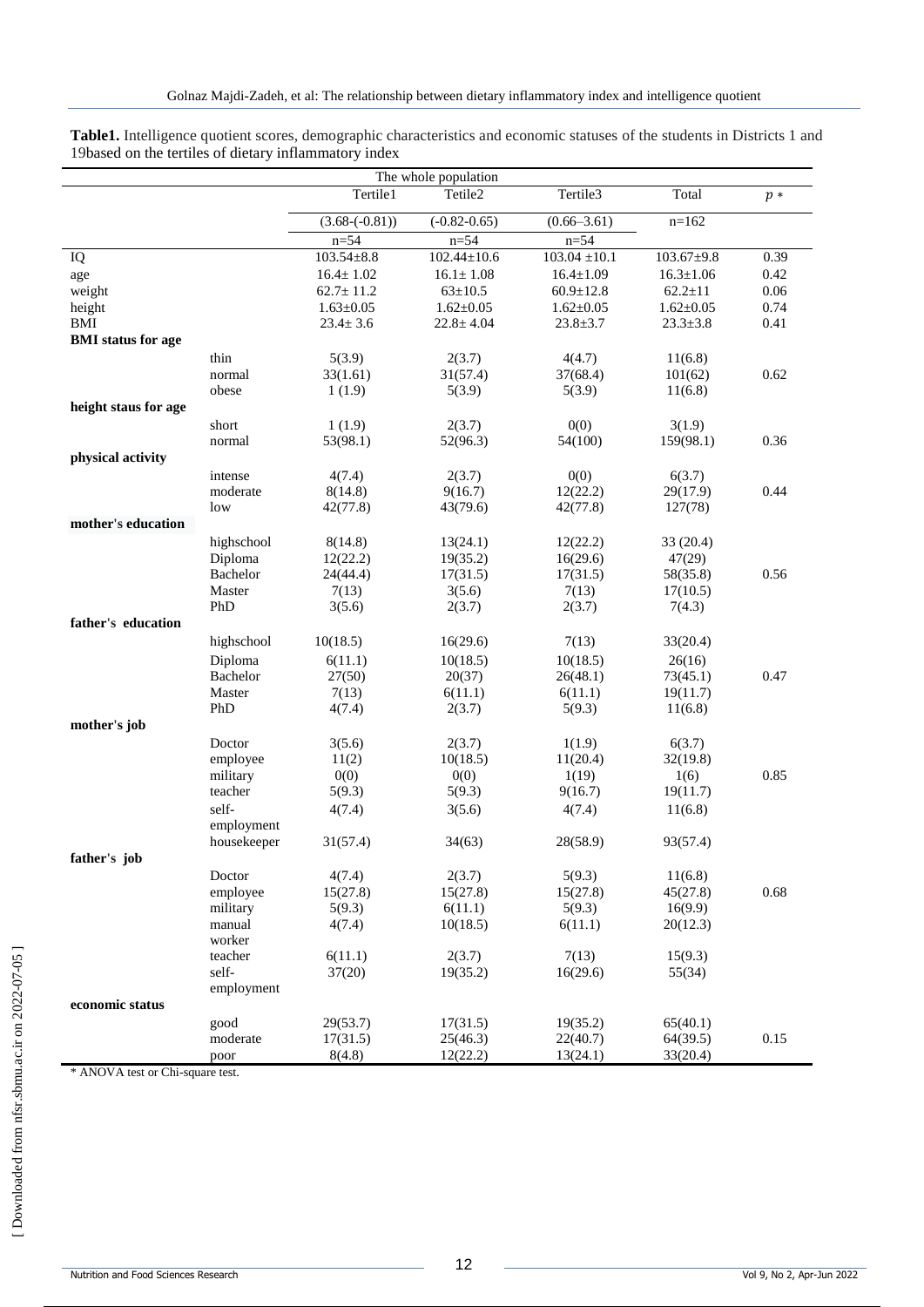| The whole population     |                     |                       |                       |                    |        |  |
|--------------------------|---------------------|-----------------------|-----------------------|--------------------|--------|--|
|                          | Tertile 1           | Tertile 2             | Tertile 3             | total              | $p *$  |  |
|                          | $(-3.68 - (-0.81))$ | $(-0.82 - 0.65)$      | $(0.66 - 3.61)$       | $n=162$            |        |  |
|                          | $n = 54$            | $n = 54$              | $n = 54$              |                    |        |  |
| Energy (Kcal)            | $632 \pm 2510$      | $510 \pm 2109$        | $494 \pm 1678.6$      | $641 + 2102$       | 0.0001 |  |
| Protein $(g)$            | $60 \pm 100.09$     | $34.2 \pm 83.02$      | $27.7 \pm 57.06$      | $46.4 \pm 80.06$   | 0.0001 |  |
| Carbohydrate (g)         | $114 \pm 400$       | 85.5 ± 331.5          | $76.5 \pm 258.3$      | $109 \pm 330.2$    | 0.0001 |  |
| Total fat (g)            | $23.7 \pm 47.9$     | $22.2 \pm 53.05$      | $20.04 \pm 68.1$      | $23.5 \pm 56.4$    | 0.0001 |  |
| Cholesterol (mg)         | $181 \pm 197$       | $119.4 \pm 155.7$     | $127.3 \pm 161$       | $145.7 \pm 171$    | 0.28   |  |
| Saturated fatty acid (g) | $7.3 \pm 15.09$     | $10.7 \pm 16.4$       | $7.6 \pm 20.1$        | $8.9 \pm 17.2$     | 0.008  |  |
| MUFA(g)                  | $7.4 \pm 23.06$     | $8.2 \pm 18.1$        | $8.5 \pm 16.06$       | $8.5 \pm 19.07$    | 0.0001 |  |
| PUFA $(g)$               | $6.95 \pm 16.7$     | $5.8 \pm 13.6$        | $5.04 \pm 10.5$       | $6.4 \pm 13.6$     | 0.0001 |  |
| Omega $6(g)$             | $6.54 \pm 15.4$     | $5.3 \pm 11.6$        | $4.7 \pm 9.03$        | $6.1 \pm 12.02$    | 0.0001 |  |
| Omega $3(g)$             | $0.58 \pm 0.66$     | $0.54 \pm 0.62$       | $0.34 \pm 0.41$       | $0.5 \pm 0.56$     | 0.01   |  |
| Trans fat $(g)$          | $0.2 \pm 0.004$     | $0.01 \pm 0.0003$     | $0.02 \pm 0.0002$     | $0.1 \pm 0.001$    | 0.15   |  |
| Vitamin $C$ (mg)         | $77.2 \pm 102$      | $40.6 \pm 48.8$       | $46.6 \pm 39.9$       | $63.2 \pm 63.8$    | 0.0001 |  |
| Vitamin $A(\mu g)$       | $1136 \pm 796$      | 536.6±346             | $167.6 \pm 204.3$     | 770.4±449          | 0.0001 |  |
| Vitamin $D(\mu g)$       | $1.5 \pm 1.19$      | $1.08 \pm 1.22$       | $0.95 \pm 1.16$       | $1.07 \pm 1.32$    | 0.64   |  |
| Vitamin E (mg)           | $4.7 \pm 14.8$      | $4.6 \pm 11.4$        | $4.1 \pm 9.5$         | $4.9 \pm 11.9$     | 0.0001 |  |
| Thiamin (mg)             | $1.07 \pm 2.9$      | $0.78 \pm 2.5$        | $0.67 \pm 1.81$       | $0.96 \pm 2.41$    | 0.0001 |  |
| Riboflavin (mg)          | $0.9 \pm 2.3$       | $0.65 \pm 1.7$        | $0.6 \pm 1.23$        | $0.8 \pm 1.77$     | 0.0001 |  |
| Iron(mg)                 | $8 \pm 24.6$        | $5.8 \pm 19.48$       | $4.5 \pm 13.6$        | $7.8 \pm 19.1$     | 0.0001 |  |
| Niacin(mg)               | $10 \pm 31.1$       | $9.9 \pm 28.1$        | $9.5 \pm 20.5$        | $11 \pm 26.6$      | 0.13   |  |
| Vitamin $B12(\mu g)$     | $10 \pm 4.11$       | $4.72 \pm 2.6$        | $1.3 \pm 1.76$        | $6.6 \pm 2.85$     | 0.15   |  |
| Vitamin B6 (mg)          | $0.5 \pm 2.08$      | $0.5 \pm 1.6$         | $0.5 \pm 1.1$         | $0.6 \pm 1.6$      | 0.0001 |  |
| Folic $\arctan(\mu g)$   | $257 \pm 697$       | $188 \pm 628$         | $157 \pm 466$         | $255 + 597$        | 0.0001 |  |
| Magnesium (mg)           | $204 \pm 511$       | $139.8 \pm 326$       | $70.1 \pm 205.6$      | $194.4 \pm 347$    | 0.0001 |  |
| Zinc(mg)                 | $5.12 \pm 13.8$     | $3.45 \pm 10.38$      | $2.69 \pm 7.14$       | $4.75 \pm 10.4$    | 0.0001 |  |
| Selenium $(\mu g)$       | $98 + 183.7$        | $60.9 \pm 126.9$      | $37.2 \pm 82.48$      | $81.3 \pm 131$     | 0.0001 |  |
| Beta-carotene( $\mu$ g)  | 5400±4727           | 1759±2165             | 1317.7±730.5          | 3675±2630          | 0.0001 |  |
| Total Fiber (g)          | $30.6 \pm 64.8$     | $34.1 \pm 57.1$       | 31.9±39.5             | $33.7 \pm 53.8$    | 0.0001 |  |
| Caffeine $(g)$           | $0.03 \pm 0.01$     | $0.03 \pm 0.02$       | $0.03 \pm 0.01$       | $0.03 \pm 0.02$    | 0.02   |  |
| Black/green tea (g)      | $0.24 \pm 0.22$     | $0.26 \pm 0.13$       | $0.16 \pm 0.14$       | $0.19 \pm 0.18$    | 0.01   |  |
| Pepper(g)                | $34 \pm 20.9$       | $25 \pm 14.6$         | 39.7±22.5             | $33.6 \pm 19.3$    | 0.44   |  |
| Turmeric (mg)            | $2.6 \pm 4.01$      | $2.8 \pm 3.87$        | $2.4 \pm 3.13$        | $2.6 \pm 3.6$      | 0.19   |  |
| Garlic $(g)$             | $0.3 \pm 0.17$      | $0.6 \pm 0.27$        | $0.3 \pm 0.22$        | $0.4 \pm 0.22$     | 0.51   |  |
| Onion $(g)$              | $58 \pm 121$        | 49±109.7              | 56.6±128              | $55 \pm 119.6$     | 0.23   |  |
| Ginger(g)                | $0.0003 \pm 0.0001$ | $0.00005 \pm 0.00002$ | $0.00006 \pm 0.00002$ | $0.007 \pm 0.0003$ | 0.06   |  |
| Saffron(g)               | $0.001 \pm 0.0001$  | $0.0002 \pm 0.0001$   | $0.0006 \pm 0.0003$   | $0.006 \pm 0.0001$ | 0.52   |  |

**Table 2.** Dietary inflammatory index components based on the tertiles of dietary inflammatory index scores in students of Districts 1 and 19

\*ANOVA test, Data are expressed as mean ± SD

**Table 3.** Standardized regression coefficients (B), confidence intervals (95% Cl) and P-trend of the associations between dietary inflammatory index scores and intelligence quotient scores of students from Districts 1 and 19

|                  | Tertile1            | Tertile <sub>2</sub> | Tertile3         | $p - trend *$ |
|------------------|---------------------|----------------------|------------------|---------------|
|                  | $(-3.68 - (-0.81))$ | $(-0.82 - 0.65)$     | $(0.66 - 3.61)$  |               |
| Total population | 1.00                | $-1$ ( $-4.8-2.6$ )  | $1.5(-2.2-5.2)$  | 0.39          |
| District 1       | 1.00                | $-2.9(-8.7-2.8)$     | $1.2(-4.4-6.8)$  | 0.38          |
| District 19      | 00.1                | $0.64(-4.4-5.7)$     | $2.04(-3.1-7.2)$ | 0.71          |

\*linear regression

Only unadjusted models are given

# **Discussion**

This study investigated relationships between DII and IQ in 162 female students aged 15–18 years in Districts 1 and 19 of Tehran, Iran. Based on the results, no significant associations were reported between IQ and DII in students of these two districts. As far as the authors know, no similar studies are available in this field. However, several studies have assessed relationships between dietary patterns and IQ or cognitive ability of individuals. Results of these studies showed no significant relationships between IQ and following dietary approaches to stop hypertension (DASH) diet or the Mediterranean diet as anti-inflammatory diets (24–27).In studies that assessed dietary pattern in the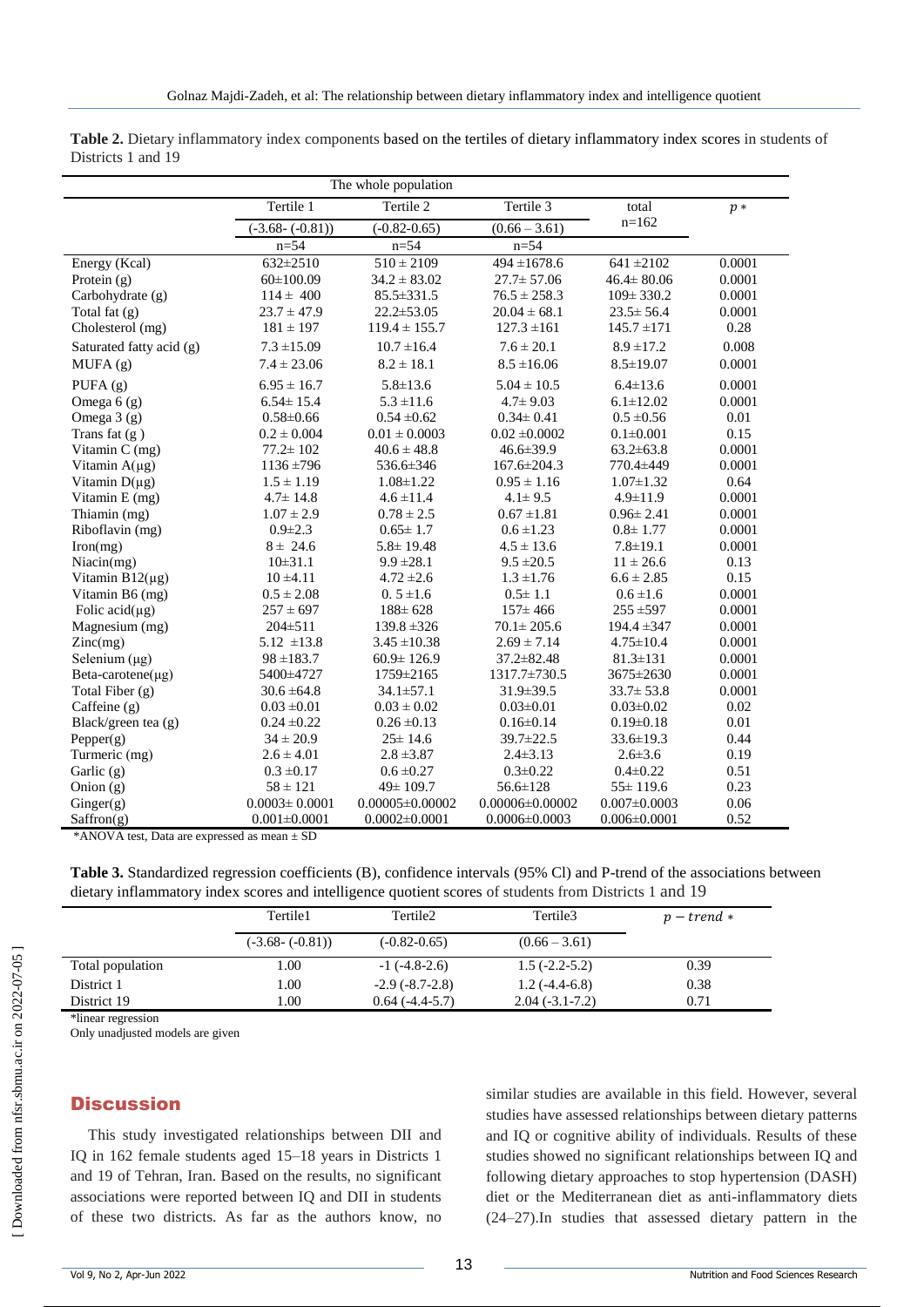middle-aged individuals, risks of cognitive impairment in groups, who followed western and unhealthy diets (e.g. meats, refined grains, fried foods and processed foods) were not different from the groups, who followed healthy diets (e.g. further fruits and vegetables) (28,29). These results were similar to those from the present study. In contrast with these results, a number of studies reported significant inverse relationships between DII and memory or cognitive functions; hence, cognitive and memory functions decreased by increasing DII, and earlier onset of cognitive disorders such as Alzheimer's disease were detected (15,30,31). These different results might be due to differences in participants' age and race as well as number of dietary parameters used to calculate DII, various methods of collecting food intake data and effects of confounding variables. In addition to genetic factors, intelligence is affected by the environmental factors such as maternal nutrition during pregnancy. During pregnancy, fetal nerve functions are developing and brain development in the last trimester of pregnancy is particularly vulnerable to maternal dietary inadequacies. Maternal diet during pregnancy includes long-term effects on IQ and cognitive development of children (32–34). Studies by Freitas et al. and Vilela et al., have shown that children whose mothers ate more fruits and vegetables during pregnancy compared to children whose mothers ate more meats, white breads and coffees during pregnancy had higher IQs at the school age (35,36). Furthermore, early years of life play important roles in neurodevelopmental processes of the brain. Environmental factors such as breastfeeding and type of infant feeding early in life affect these processes (37). Studies showed that infants who were breastfed in the early years of life, had 2–5 higher IQ scores than children who were not breastfed in the early years of life (38,39). Their results showed that these factors included long-term effects on the cognitive ability of teenagers. Based on the studies and the lack of relationships between IQ and DII scores in adolescence in the present study, it seems that factors such as maternal nutritional status during pregnancy, breastfeeding and type of early life nutrition include higher effects on improving IQ and cognitive function of the adolescents, compared to diet alone during adolescence (40–43). This study was limited to only two districts of Tehran. In addition, cross-sectional design of the study, sampling in girls alone, dependence of nutritional information on the memory of participants and online sampling due to the prevalence of Covid-19 and school closures were other limitations of this study. As far as the authors know, this is the first study which assessed relationships between DII and IQ in adolescents. Furtheremore, sampling from two districts of Tehran with different economy and cultur statuses was another strenght of the current study.

#### **CONCLUSION**

Results of the present study showed that no significant associations between DII score and IQ score is adolescent female students. Prospective controlled studies are warranted to investigate these associations in adolescents. Genetic and environmental factors such as maternal nutrition during pregnancy and early life nutrition affecting intelligence should be addressed in these studies.

# Acknowledgement

The authors appreciate students who participated in this study.

# Financial disclosure

The authors declared no financial interest.

# References

- 1-Checa p, Berrocal F. The Role of Intelligence Quotient and Emotional Intelligence in Cognitive Control Processes . Frontiers in Psychology 2015; 6 (700)
- 2-Chaman R, Sarokhani D, Sarokhani M, Angha P, Sanagoo A, Hasanpour A. Estimation of Mean Intelligence Quotient with Wechsler Scale in Iran: Systematic Review and Meta-Analysis. Int J Prev Med. 2019;10:34
- 3-Linlin Chen L, Huidan D, Inflammatory responses and inflammation-associated diseases in organs. Oncotarget 2018; 9 (6): 7204-7218
- 4**-**Jung Ye-Ha, Shin Young Na, Jang Hwan Joon , Lee Joon Won. Relationships among stress, emotional intelligence, cognitive intelligence and cytokines. Medicine 2019; 98 (18)
- 5-https://selfdcode.com/blog/article/fight-brain-inflammation-withtnfsf9-30/
- 6-Jolosyan L. A study of habits and causes of tendency to consume fastfoods in 13-17 year olds in Tabriz in 2016-2017 [dissertation]. Tabriz Iran: Tabriz University of Medical Sciences;2016
- 7- Jung Ye-Ha, Shin Young Na, Jang Hwan Joon , Lee Joon Won. Relationships among stress, emotional intelligence, cognitive intelligence and cytokines. Medicine 2019; 98 (18)
- 8- Calvin M, Batty D.Childhood Intelligence and Midlife Inflammatory and Hemostatic Biomarkers: The National Child Development Study (1958) Cohort. American Psychological Association 2011; 30( 6): 710 –718
- 9- Suzanne C , Segerstrom D , Rebecca G. Intelligence and Interleukin-6 in Older Adults :The Role of Repetitive Thought .HHS Public Access 2017;79(7) : 757-762
- 10- Mackinnon S, ZammitG, Association between childhood infection, serum inflammatorymarkers and intelligence: findings from a population-basedprospective birth cohort study. Epidemiol Infect 2018; 146 :256–264
- 11- Lee S,Keith P, General intelligence is associated with subclinical inflammationin Nepalese children: A populationbased plasma proteomics study.Brain,Behavior and Immunity 2016; 56 :253-263
- 12- Hulander E, Barebring L, Turesson A. Proposed Anti-Inflammatory Diet Reduces Inflammation in Compliant. Weight-Stable Patients with Rheumatoid Arthritis in